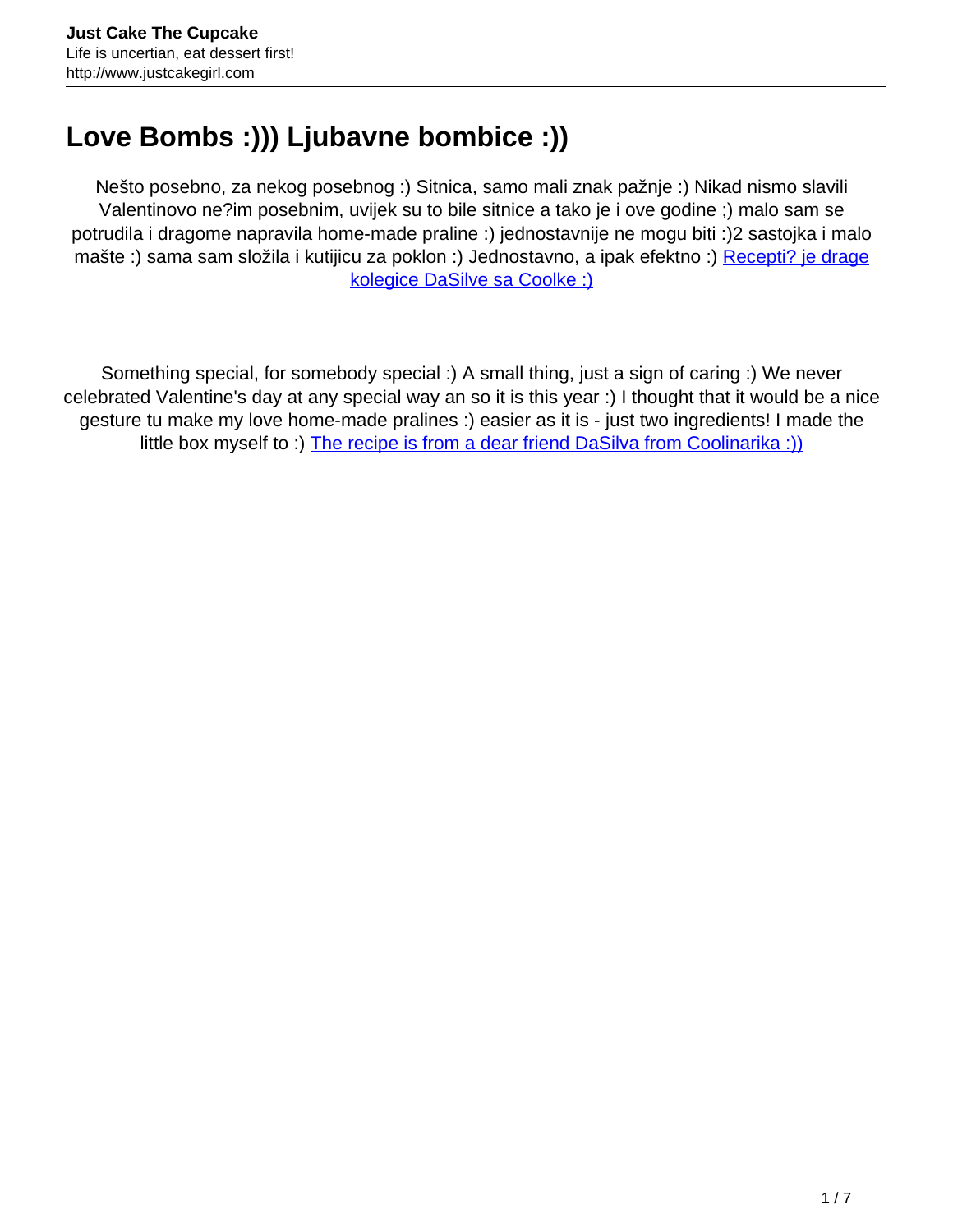## **Just Cake The Cupcake** Life is uncertian, eat dessert first! http://www.justcakegirl.com



Sastojci: Ingredients :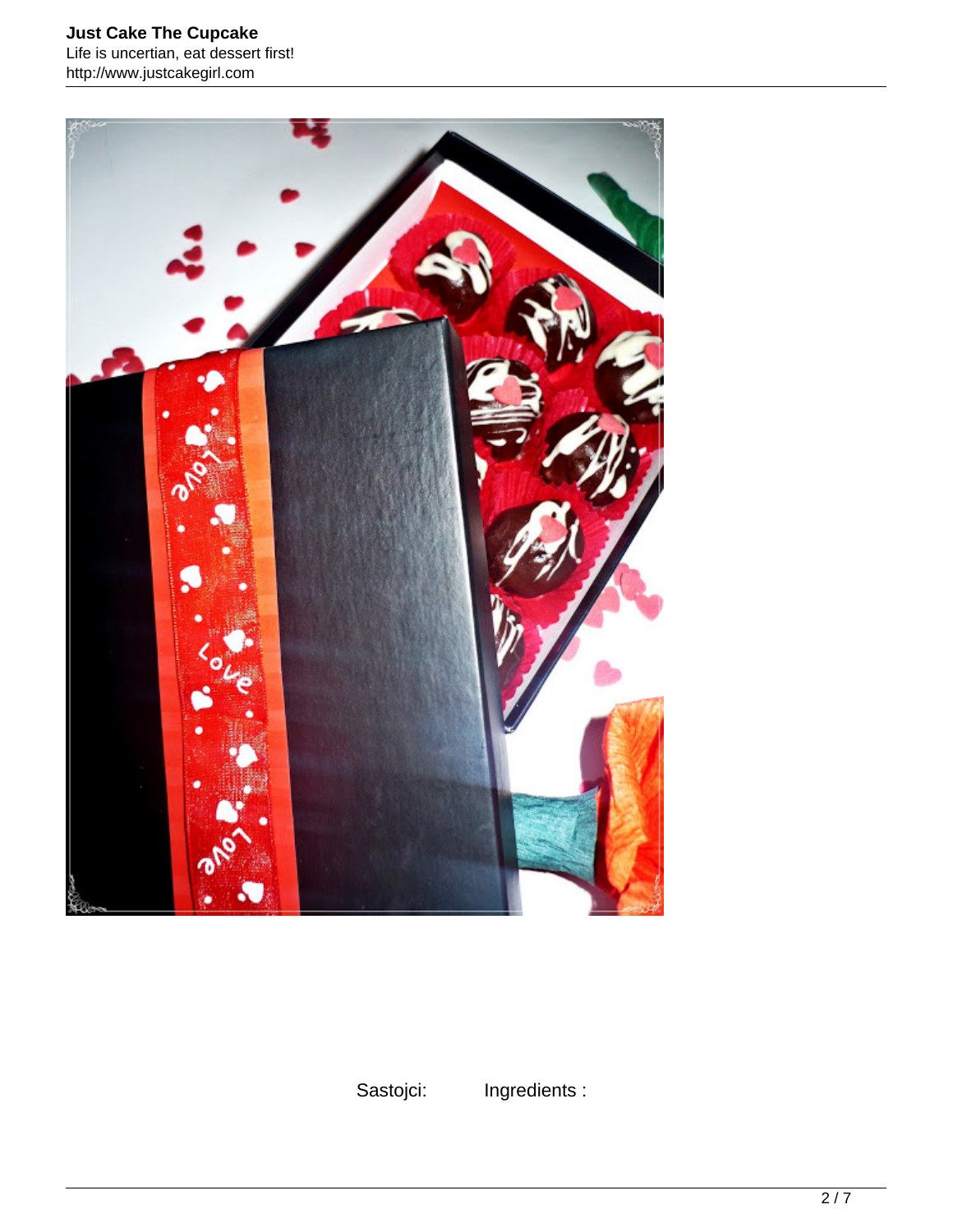| 550 g Oreo keksi?a | 550 g Oreo cookies       |
|--------------------|--------------------------|
| 100 g krem sira    | 100 g cream cheese       |
| ?okolada za ukras  | Chocolate for decoration |

Oreo kekse dobro usitniti i umijesiti sa sirom! Napraviti Kuglice i staviti nakratko u hladnjak. U me?uvremenu rastopiti ?okoladu i ohla?ene kuglice umakati u ?okoladu i ukrasiti :)

Chop Oreos and add the cream cheese. Make little balls and put them in the fridge for a while :) In the meantime melt the chocolate and dip the balls in it and decorate it :)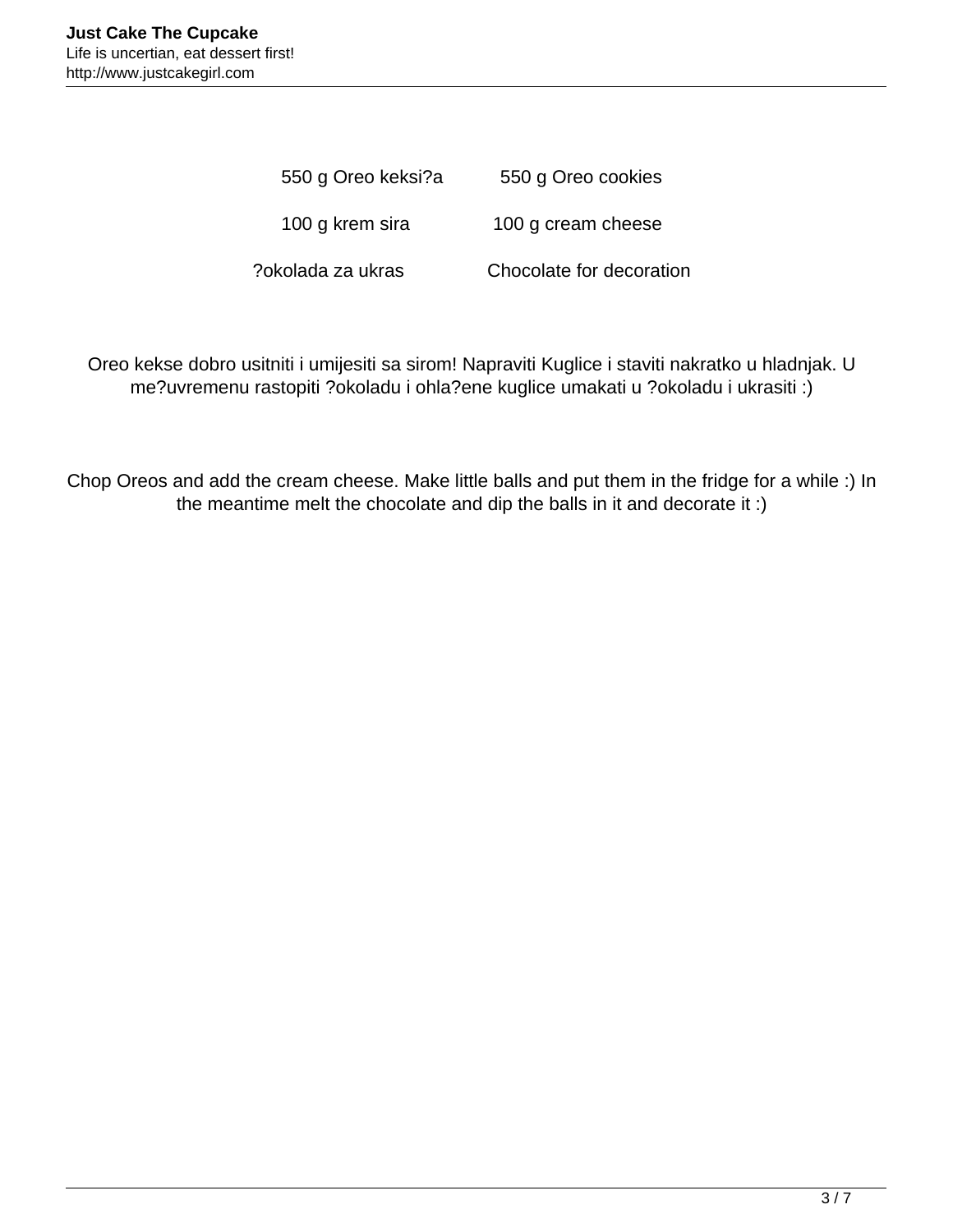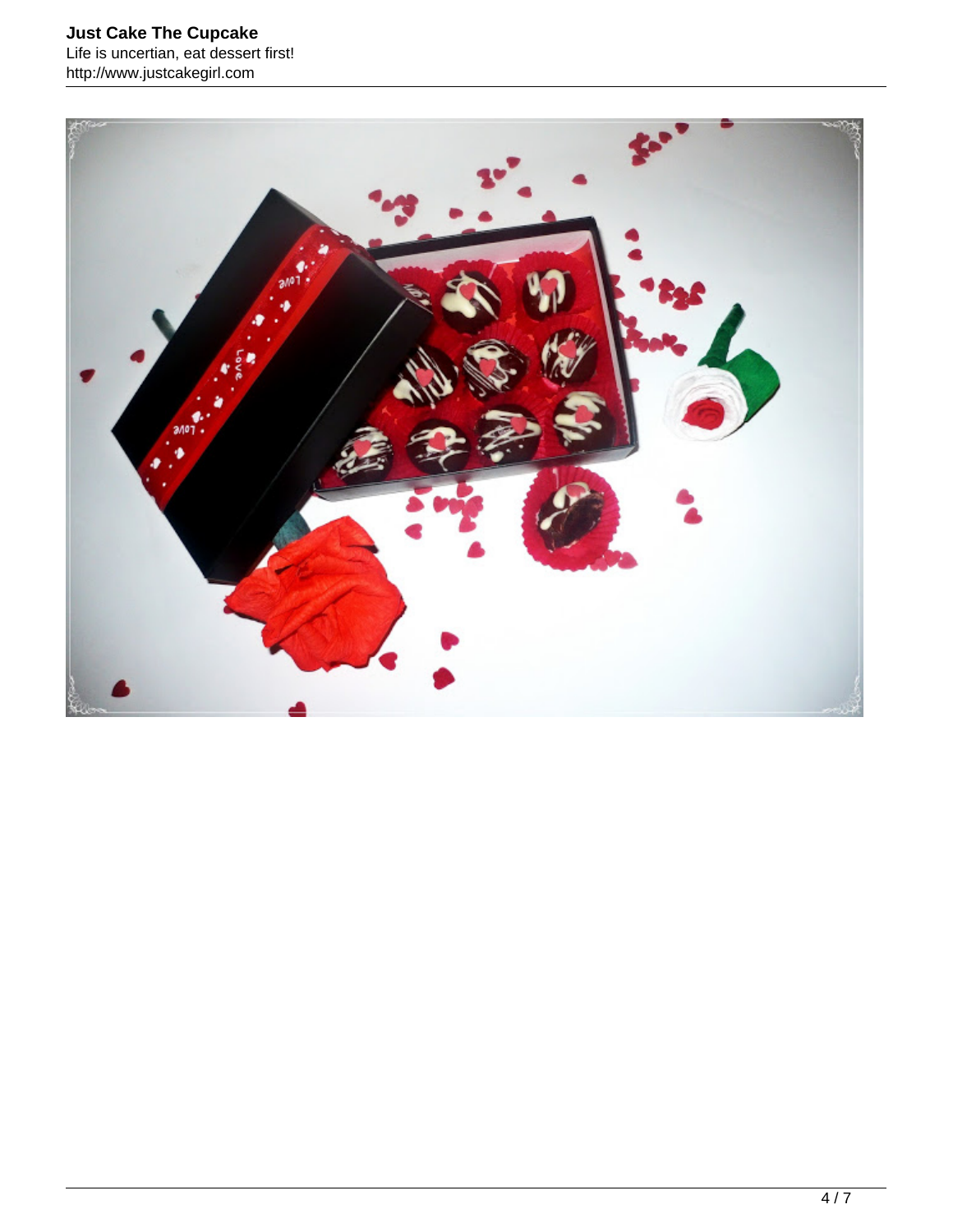## **Just Cake The Cupcake** Life is uncertian, eat dessert first! http://www.justcakegirl.com

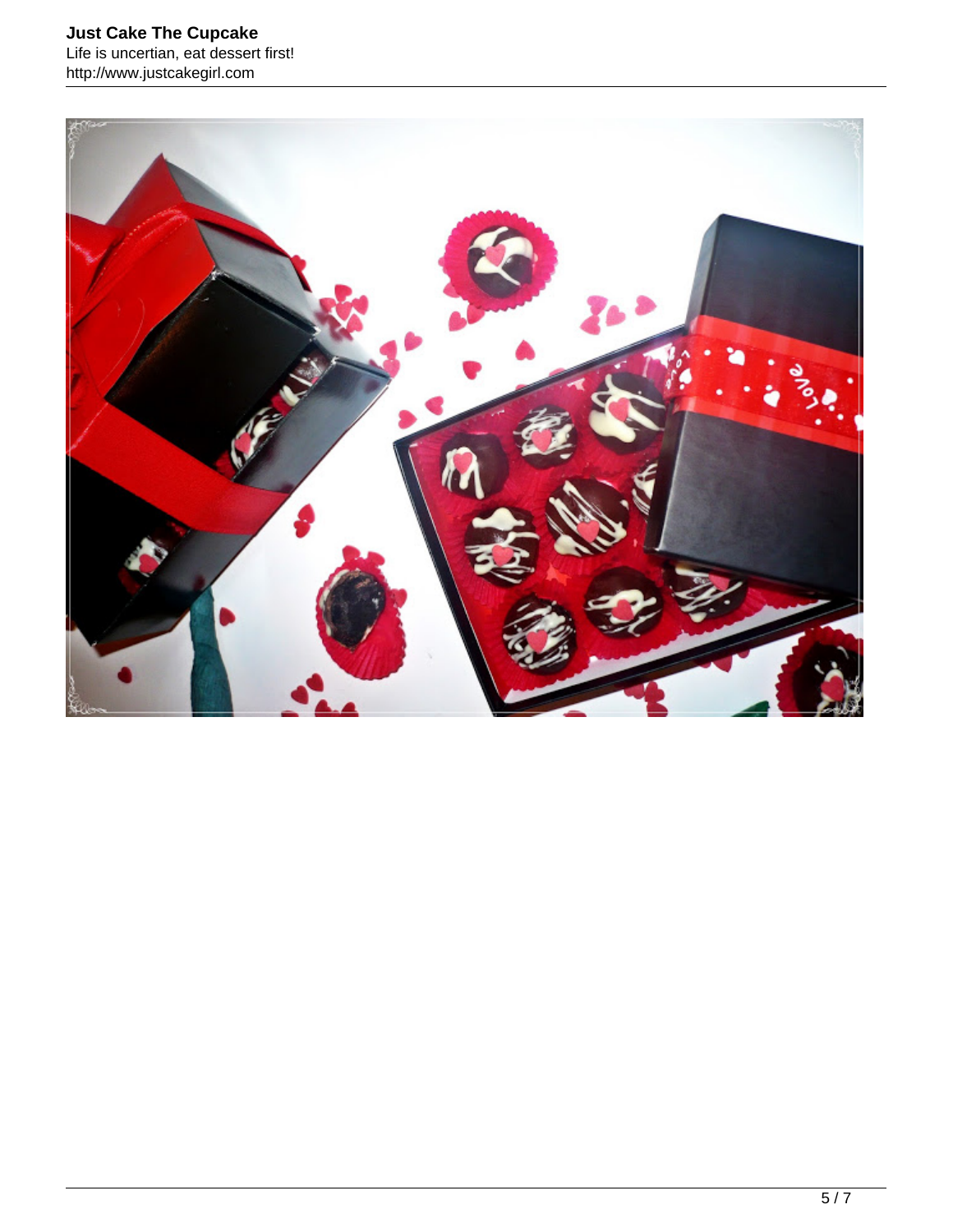## **Just Cake The Cupcake** Life is uncertian, eat dessert first! http://www.justcakegirl.com



Make love not war :) Za sve zaljubljene jedna predobra pjesmica :) For all the people in love :) a